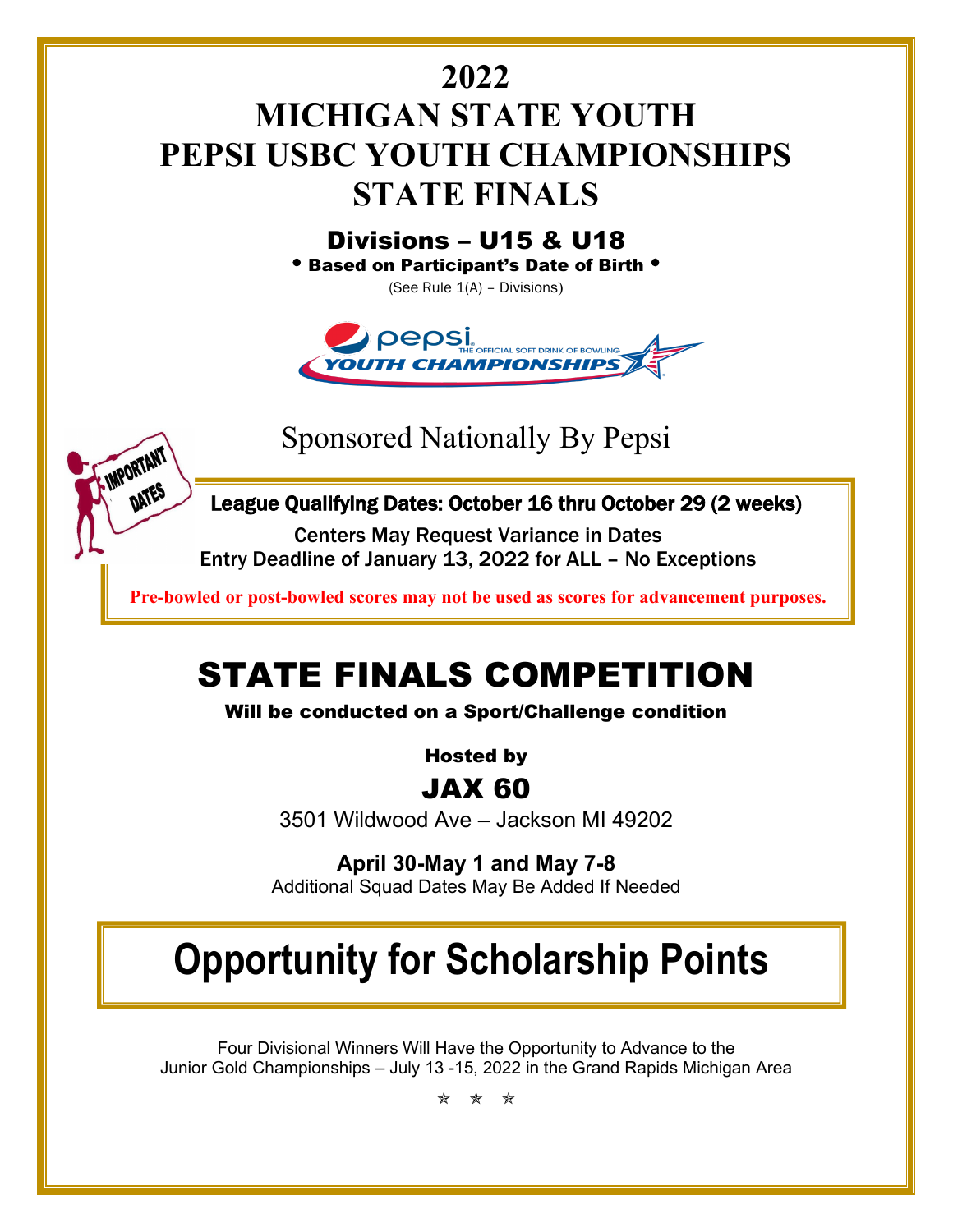### **U15 & U18 Rules & Regulations**

#### 1. **Divisions:**

- A) 1. Competition will be conducted in the following divisions:
	- U15 (*Birthdate 8/1/06 thru 7/31/09),* U18 *(Birthdate 8/1/03 thru 7/31/06)*) **ALL COMPETITION ON ALL LEVELS TO BE SCRATCH ONLY.** These divisions are based on the participant's date of birth.
	- 2. **Four** division winners (1 boy, 1 girl from each division) qualify to advance to the 2022 Junior Gold Championships tournament based on eligibility. The division winners qualify to advance to the 2022 Junior Gold Championships if they have a Gold membership or purchase a Gold membership prior to the championships. USBC will pay for their \$200 (U18) & \$150 (U15) entry fees into the Junior Gold Championships to be held in the Grand Rapids Michigan Area July 13-15, 2022. If the Division advancers are unwilling/unable to become a Junior Gold Program member and will not advance to the Championships, the athlete will still retain any scholarship opportunities, but the berth to the Championships will be awarded to the next eligible athlete.
	- 3. Competition at the state level will be conducted in the following divisions (based on participant's date of birth): U15 Boys, U15 Girls, U18 Boys, U18 Girls. All divisions will be Scratch.
- 2. This tournament is USBC certified #4174 and advancement to the state level will be at least on a 1-5 ratio per league, per division as specified in Rule A-1 as outlined;
	- 1 qualifier for 1-5 members per league per division
	- 2 qualifiers for 6-10 members per league per division
	- 3 qualifiers for 11-15 members per league per division

4 qualifiers for 16-20 members per league per division, and so on. To determine your total number of bowlers – add together the number of bowlers present and bowling each week in league. EXAMPLE: 1st week – 15, 2<sup>nd</sup> week – 17: Total number to base your advancement is 32. This league would be eligible to advance 7 bowlers. Bowlers can only advance to **ONE** State Finals competition.

- 3. Qualifiers to the state level for these divisions, must pay a **\$30.00 entry fee** (\$27.00 Lineage/Expenses, \$3.00 awards). Award fees will be returned 100%. Completed entry, and entry fees must be submitted no later than **January 13, 2022** (310a). All bowlers must have a current USBC membership at the time of qualifying. No refunds will be issued (see USBC rule 314). Overpayments of \$10.00 or less will not be returned. Checks returned for insufficient fees will be charged a \$30.00 fee.
- 4. **All bowlers will roll 6 games (two 3 game blocks)** moving one pair of lanes after the first 3 game block. These games will be conducted on a Sport/Challenge condition. Total pins will determine winners in all divisions.
- 5. **Errors** in scoring must be reported to the Tournament Director within **24 hours of completion of the squad** in which the bowler participated.
- 6. No use of tobacco products, alcoholic beverages or unsportsmanlike conduct will be permitted while participating in this tournament. No use of pool tables, amusement games or machines will be allowed by bowlers while bowling. Drinking on the concourse for spectators will be prohibited during tournament competition. Outside food or drink is **NOT** allowed to be brought into the center.
- 7. Bowlers must check-in 1 hour **BEFORE** squad time. Bowlers may be required to show their USBC membership cards when checking in. A copy of membership cards from bowl.com will also be accepted.
- 8. Tardy bowlers must start in the frame in progress. **Frames missed will be credited with a zero.**
- 9. **ALTERNATES:** Any entrant unable to participate at the state level may be replaced by the next eligible bowler as listed on the alternate roster submitted by the coach, which lists the order in which bowlers qualified in their division. All replacements must be from the same division. Alternates must be inserted at least 1 hour prior to squad time.
- 10. Scholarship opportunities will be awarded based on total number of entries of all divisions and combined age groups. Scholarship amounts/positions will be determined annually based on Sponsor Allocations. Symbolic awards (plaques, medals, trophies, participation gifts, etc.) will also be awarded in each division based on number of entries. (1 in 10 minimum). All ties will receive duplicate symbolic awards/opportunities if applicable.
- 11. Scholarship Opportunities awarded as a result of this tournament will be administered by the SMART program. A minimum GPA of 2.0 will be required to receive funds.
- 12. In case of position ties in any division that advances to the Junior Gold Championships, the advancer will be the bowler with the highest individual game bowled in this event. Any tiebreakers are to determine advancer(s) only, and duplicate scholarship opportunities/symbolic awards will be awarded if applicable.
- 13. Bowlers will receive 5 minutes of practice on their starting lanes (1<sup>st</sup> three game block only). Only bowlers, scorekeepers/monitors and tournament officials are allowed in the immediate bowling area. Seating is for bowlers first!
- 14. There shall be **only one entry per bowler** at the state level, regardless of the number of leagues in which the individual may have qualified. Bowlers may only advance to **ONE** State Finals.
- 15. **Advancers must agree to bowl in the Junior Gold Championships** or failing to do so, they would still retain the state scholarship opportunity, but the berth to the Championships will be awarded to the next eligible athlete. Replacements will be selected based on the order of finish in their respective gender division.
- 16. **Proper attire shall be worn – no hats or offensive clothing. Full length T-Shirt or full length Polo Shirt (NO CROPPED SHIRTS), Slacks, Pants preferred or skirts or shorts that must be below the competitor's fingertips when they are standing and their arms are hanging loosely at their** side. The dress code will be enforced and the tournament director(s) have the discretion to ask bowler(s) to change or be disqualified.
- 17. The use of electronics is prohibited while participating in the tournament.
- 18. **BOWLERS WHO DO NOT SHOW UP FOR THEIR SCHEDULED SQUAD TIME WILL RECEIVE A SCORE OF ZERO FOR THE TOURNAMENT**. Bowlers must bowl at their assigned date and time unless the Tournament Coordinator has authorized a change upon receipt of a written request by e-mail, Fax or letter PRIOR to their scheduled date/time (no phone calls). Changes will be done based on lane/squad availability and provided an alternate has not replaced the original participant. Emergencies will be dealt with on a case by case basis.
- 19. The **Michigan State USBC Pepsi Youth Championships Committee shall determine ALL matters not covered by these rules and regulations.** The National Pepsi USBC Youth Championships Tournament Committee has the right to accept or reject any participant.

All Applications must be submitted to: Pepsi Youth Tournament – PO Box 217 – Grandville MI 49468-0217 Please Note: Questions should be directed to 616/635-2032 - REMEMBER - ONLY Center Coordinators May Submit Entries! Request for Changes MUST be submitted in writing by email: michiganstatepepsi@comcast.net, Fax or Letter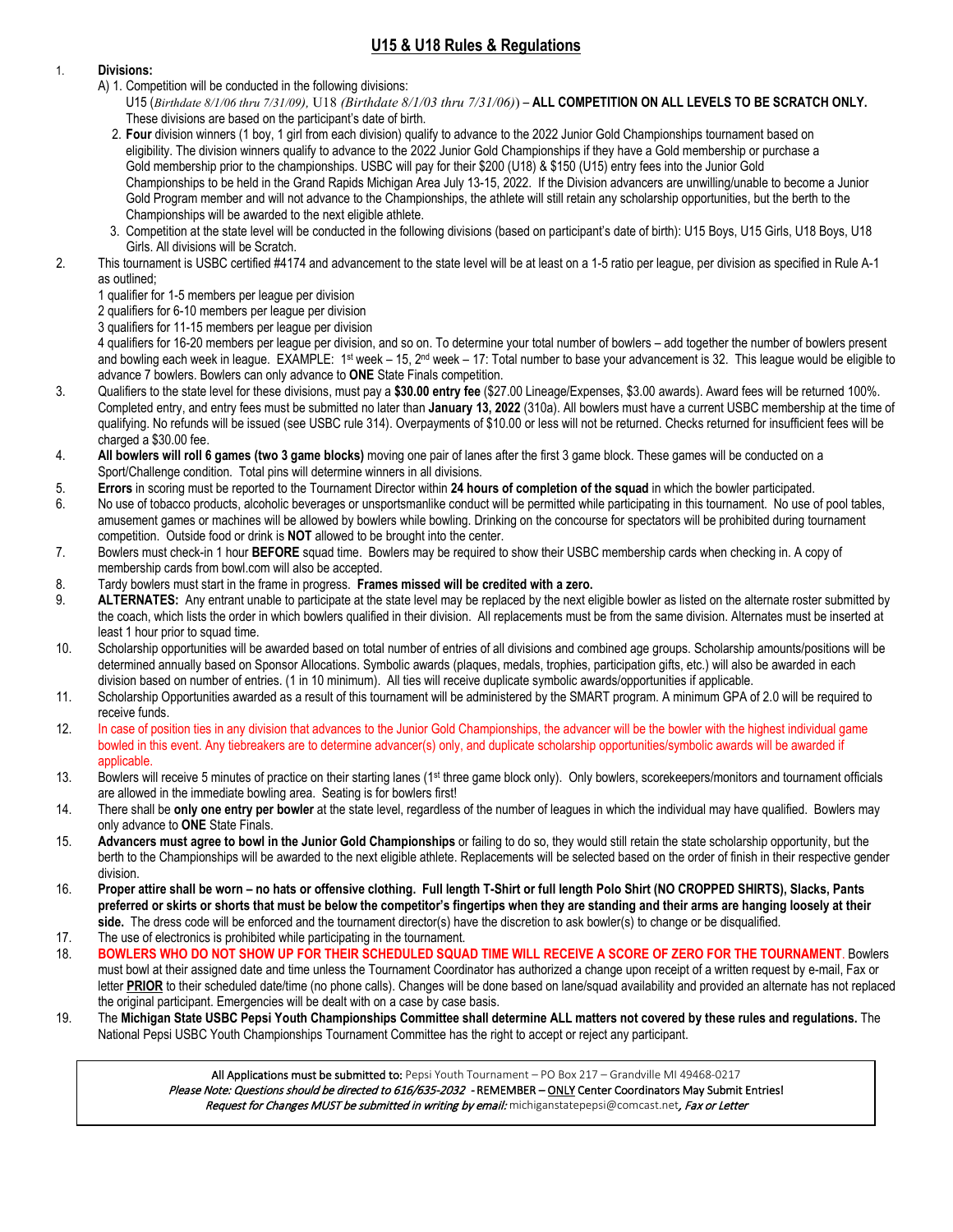|                                                                                                                                                                                                                                                                |                                                                                                             |                                                          |                                | Office Use Only:                                                                 |  |  |
|----------------------------------------------------------------------------------------------------------------------------------------------------------------------------------------------------------------------------------------------------------------|-------------------------------------------------------------------------------------------------------------|----------------------------------------------------------|--------------------------------|----------------------------------------------------------------------------------|--|--|
| <b>Michigan State Youth</b><br><b>U15 &amp; U18</b>                                                                                                                                                                                                            |                                                                                                             |                                                          |                                | Tournament ID #                                                                  |  |  |
|                                                                                                                                                                                                                                                                |                                                                                                             | <b>Pepsi USBC Youth Championships</b>                    |                                | Date/Time:                                                                       |  |  |
| <b>Certification #4174</b><br>Entries Close January 13, 2022 (no exceptions – see USBC rule 310a)<br>State Finals Entry Fee: \$30.00 (Lineage/Expenses: \$27.00, Awards: \$3.00) I                                                                             |                                                                                                             |                                                          |                                | Dress Code: See Rule #16                                                         |  |  |
| <b>PLEASE PRINT CLEARLY:</b> (Blue or black ink only please!)<br>All areas MUST be completed                                                                                                                                                                   |                                                                                                             |                                                          |                                | QUALIFYING SCORE: _____________                                                  |  |  |
| Name: Last                                                                                                                                                                                                                                                     |                                                                                                             |                                                          |                                | SS#                                                                              |  |  |
|                                                                                                                                                                                                                                                                | First                                                                                                       | Middle                                                   |                                | Last 4 numbers - MUST be listed                                                  |  |  |
|                                                                                                                                                                                                                                                                |                                                                                                             |                                                          |                                |                                                                                  |  |  |
| Phone: $($ )                                                                                                                                                                                                                                                   |                                                                                                             | Date Of Birth: $\frac{1}{2}$                             |                                | USBC $ID#$ $-$                                                                   |  |  |
| Boy: $\Box$ - U15 $\Box$ - U18 $\Box$ or Girl: $\Box$ - U15 $\Box$ - U18 $\Box$                                                                                                                                                                                |                                                                                                             | Month/Day/Year                                           |                                | Example: 2345 - 134652                                                           |  |  |
|                                                                                                                                                                                                                                                                |                                                                                                             |                                                          |                                |                                                                                  |  |  |
| <b>Please Check:</b> This is a Right $\square$ - Left $\square$ or two handed bowler $\square$ (if two handed – dominant hand $\square$ )                                                                                                                      |                                                                                                             |                                                          |                                |                                                                                  |  |  |
|                                                                                                                                                                                                                                                                |                                                                                                             |                                                          |                                |                                                                                  |  |  |
|                                                                                                                                                                                                                                                                |                                                                                                             |                                                          |                                |                                                                                  |  |  |
| Requests for a variance in qualifying dates in leagues must be approved by the Tournament Director.                                                                                                                                                            |                                                                                                             |                                                          |                                |                                                                                  |  |  |
|                                                                                                                                                                                                                                                                |                                                                                                             |                                                          |                                |                                                                                  |  |  |
| <b>SQUAD DATES:</b> Saturdays:<br>Sundays:                                                                                                                                                                                                                     | April 30 May 7<br>May 1 May 8                                                                               | <b>TIMES:</b><br>$9:00$ am<br><b>TIMES:</b><br>$9:00$ am | $1:00 \text{ pm}$<br>$1:00$ pm |                                                                                  |  |  |
| * Squads or times may be added or cancelled based on number of entries.                                                                                                                                                                                        |                                                                                                             |                                                          |                                |                                                                                  |  |  |
|                                                                                                                                                                                                                                                                | 1 <sup>st</sup> Choice: Date & Time 2 <sup>nd</sup> Choice: Date & Time 3 <sup>rd</sup> Choice: Date & Time |                                                          |                                |                                                                                  |  |  |
|                                                                                                                                                                                                                                                                |                                                                                                             |                                                          |                                | Date & Time                                                                      |  |  |
|                                                                                                                                                                                                                                                                |                                                                                                             |                                                          |                                |                                                                                  |  |  |
|                                                                                                                                                                                                                                                                |                                                                                                             |                                                          |                                |                                                                                  |  |  |
| Please schedule as follows: Same Day/Time Same Day/Different Time Same Weekend/Different Day                                                                                                                                                                   |                                                                                                             |                                                          |                                |                                                                                  |  |  |
| In signing this entry, I acknowledge that I have read and will abide by all the rules (including scholarship requirements), and the                                                                                                                            |                                                                                                             |                                                          |                                |                                                                                  |  |  |
| Dress Code (Rule #16).                                                                                                                                                                                                                                         |                                                                                                             |                                                          |                                |                                                                                  |  |  |
|                                                                                                                                                                                                                                                                |                                                                                                             |                                                          |                                | Return this entry form to your coach/center coordinator by: ____________________ |  |  |
|                                                                                                                                                                                                                                                                |                                                                                                             |                                                          |                                |                                                                                  |  |  |
| FOR COACH OR LEAGUE OFFICIALS ONLY: THIS SECTION MUST BE COMPLETED<br>This certifies that I have checked the eligibility of the above bowler and he/she is qualified under the rules herein.<br>Coach/League Officials must be USBC members, RVP and Safesport |                                                                                                             |                                                          |                                |                                                                                  |  |  |
|                                                                                                                                                                                                                                                                |                                                                                                             |                                                          |                                |                                                                                  |  |  |
|                                                                                                                                                                                                                                                                |                                                                                                             |                                                          |                                |                                                                                  |  |  |

E-mail Address: \_\_\_\_\_\_\_\_\_\_\_\_\_\_\_\_\_\_\_\_\_\_\_\_\_\_\_\_\_\_\_\_\_\_\_\_\_\_\_\_\_\_\_\_\_\_\_\_\_\_ Evening Phone: \_\_\_\_\_\_\_\_ /\_\_\_\_\_\_\_\_\_\_\_\_\_\_\_\_\_\_\_\_\_\_\_\_\_\_